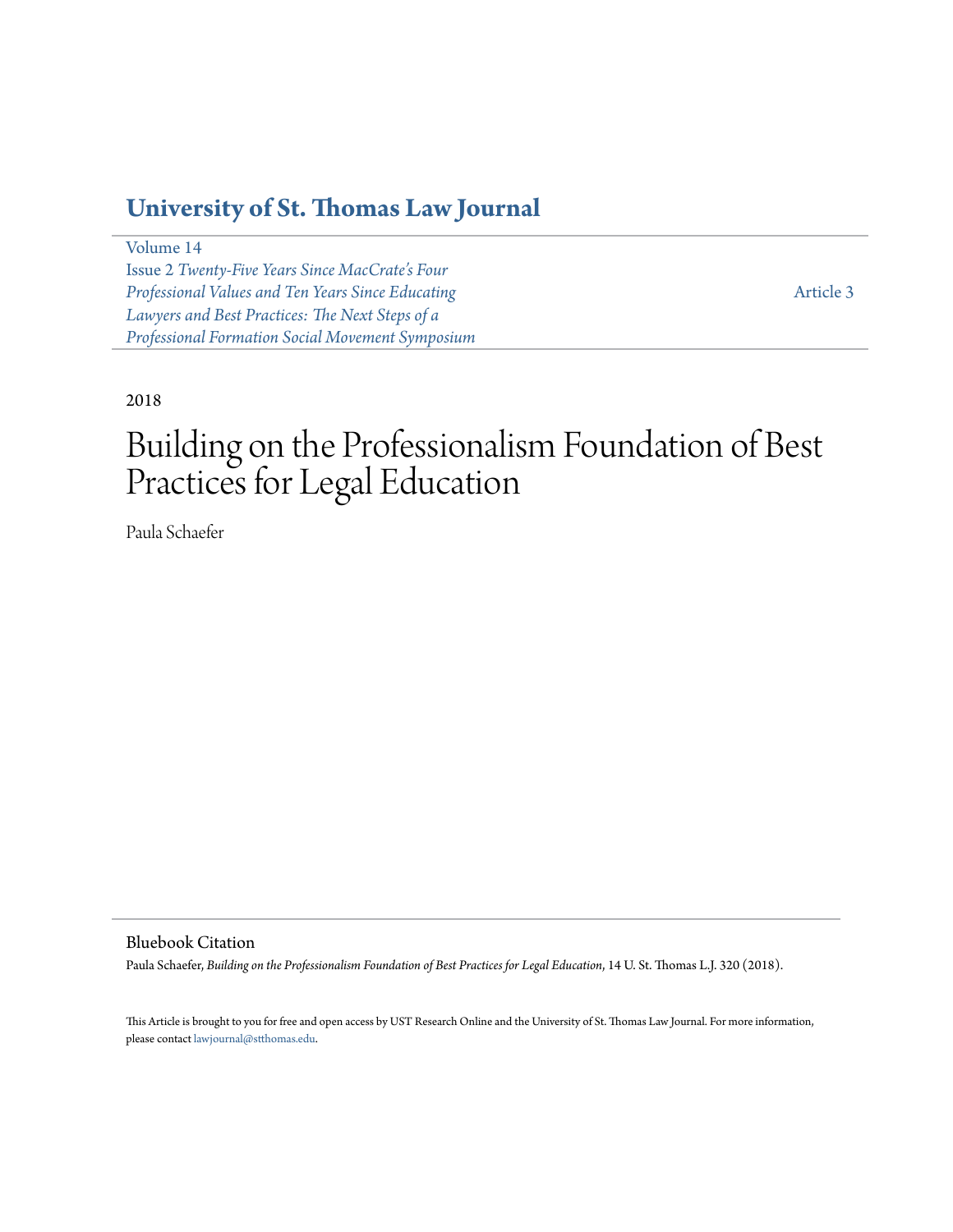#### **ARTICLE**

## **BUILDING ON THE PROFESSIONALISM FOUNDATION OF BEST PRACTICES FOR LEGAL EDUCATION**

PAULA SCHAEFER\*

#### **INTRODUCTION**

The book *Best Practices for Legal Education* celebrated its ten-year anniversary in 2017.<sup>1</sup> *Best Practices* challenges law schools to embrace the mission of preparing students for practice, and encourages law teachers to integrate knowledge, skills, and values throughout the curriculum.2

The book's authors stress that law schools should give more attention to teaching professionalism.<sup>3</sup> While there are many facets of attorney professionalism, *Best Practices* notes five values worthy of special attention in law school.<sup>4</sup> The book also emphasizes the importance of teaching professionalism pervasively across the curriculum.<sup>5</sup> *Best Practices'* emphasis on professionalism is complemented by another book—*Educating Lawyers: Preparation for the Profession of Law*, otherwise known as "The Carnegie Report."6

This article considers *Best Practices*' continuing influence on professionalism pedagogy and professionalism scholarship. Part I of this article summarizes *Best Practices*' suggestions about teaching attorney professionalism. From there, each part of this article considers an area where law professors continue to build on that foundation. Part II explains that *Best Practices* prompted a conversation about professionalism outcomes and as-

- 4. *Id.* at 84.
- 5. *Id.* at 100.

<sup>\*</sup> Professor of Law, University of Tennessee College of Law. I thank Neil Hamilton and Jerry Organ for inviting me to participate in the symposium and the editors of the *University of St. Thomas Law Journal* for their work on this article.

<sup>1.</sup> ROY STUCKEY ET AL., BEST PRACTICES FOR LEGAL EDUCATION: A VISION AND A ROAD MAP (2007) [hereinafter BEST PRACTICES].

<sup>2.</sup> *Id.* at viii.

<sup>3.</sup> *Id.*

<sup>6.</sup> WILLIAM M. SULLIVAN ET AL., EDUCATING LAWYERS: PREPARATION FOR THE PROFESSION OF LAW (2007) [hereinafter EDUCATING LAWYERS] (arguing that "professionalism needs to become more explicit and better diffused throughout legal preparation.").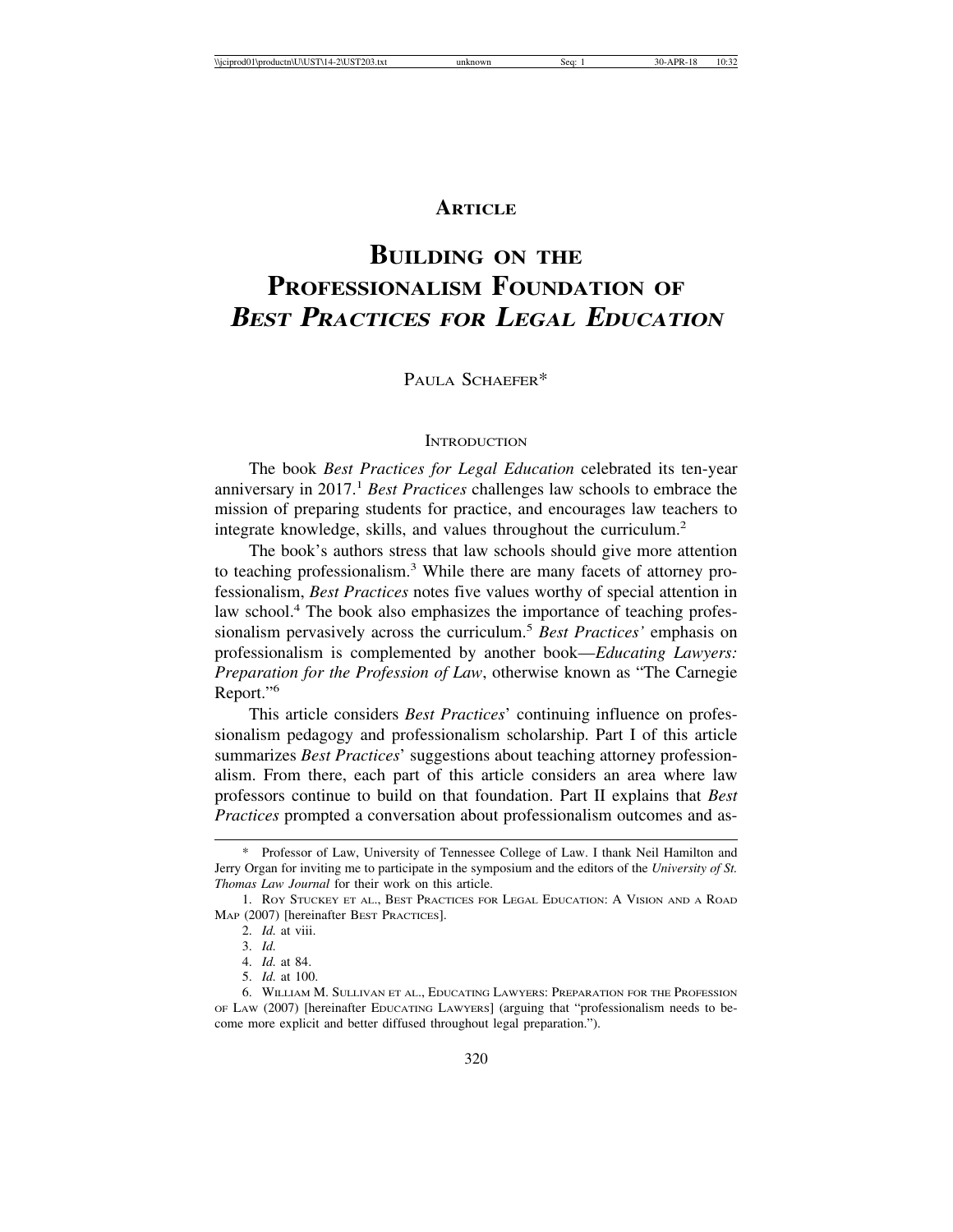sessment that continues today. Part III discusses the "co-educator" model to professionalism education encouraged by *Best Practices* and its continuing role in legal education. Finally, Part IV discusses *Best Practices*' prediction of expanded opportunities for interdisciplinary scholarship created by a new approach to legal education. This part discusses some of those opportunities, and concludes with an extended discussion of interdisciplinary work in the area of behavioral legal ethics and its impact on professionalism education.

#### I. BEST PRACTICES FOR LEGAL EDUCATION AND PROFESSIONALISM

*Best Practices* first addresses professionalism in a chapter concerning setting goals for the program of instruction.<sup>7</sup> Professionalism is listed as one of six attributes for effective, responsible lawyers.<sup>8</sup> Initially, the term is defined as "appropriate behaviors and integrity in a range of situations" and "the capacity to deal sensitively and effectively" with participants in the legal system regardless of background, culture, and disability.<sup>9</sup>

*Best Practices* explains that teaching professionalism encompasses the task of helping students understand "the values, behaviors, attitudes, and ethical requirements of a lawyer and to infuse a commitment to them."10 The authors acknowledge that professionalism encompasses duties required under the Rules of Professional Conduct, $11$  but also urge that professionalism education should address what is expected of lawyers "by the public and by the best traditions of the legal profession itself."<sup>12</sup>

*Best Practices* reminds legal educators that "we are not born with values" but that they are learned.13 The book explains that it is a law professors' role to teach professional values, because law students enter law school with an undeveloped understanding of legal professionalism<sup>14</sup> and that teaching professionalism is consistent with the idea that a law school should influence "what kind of lawyers it wants its students to be."15

<sup>7.</sup> BEST PRACTICES, *supra* note 1, at 39. **R**

<sup>8.</sup> *Id.* at 65–91 (in addition to professionalism, the list includes: self-reflection and lifelong learning skills; intellectual and analytical skills; core knowledge of law; core understanding of the law; and professional skills).

<sup>9.</sup> *Id.*

<sup>10.</sup> *Id.* at 79.

<sup>11.</sup> *Id.* at 79–80. After noting that professionalism includes duties under professional conduct rules, the authors describe that standard as "the minimally required conduct of lawyers." *Id.* at 80. I have previously pushed back against this negative, dismissive attitude concerning professional conduct rules. Paula Schaefer, *A Primer on Professionalism for Doctrinal Professors*, 81 TENN. L. REV. 277, 286 (2014). Viewing professional conduct rules as the ethical minimum disregards the high standards of conduct required by many professional conduct rules and fails to explain what it means (or how it is possible) to do "more than" the professional conduct rules in many situations.

<sup>12.</sup> BEST PRACTICES, *supra* note 1, at 80.

<sup>13.</sup> *Id.*

<sup>14.</sup> *Id.* at 81.

<sup>15.</sup> *Id.* at 82.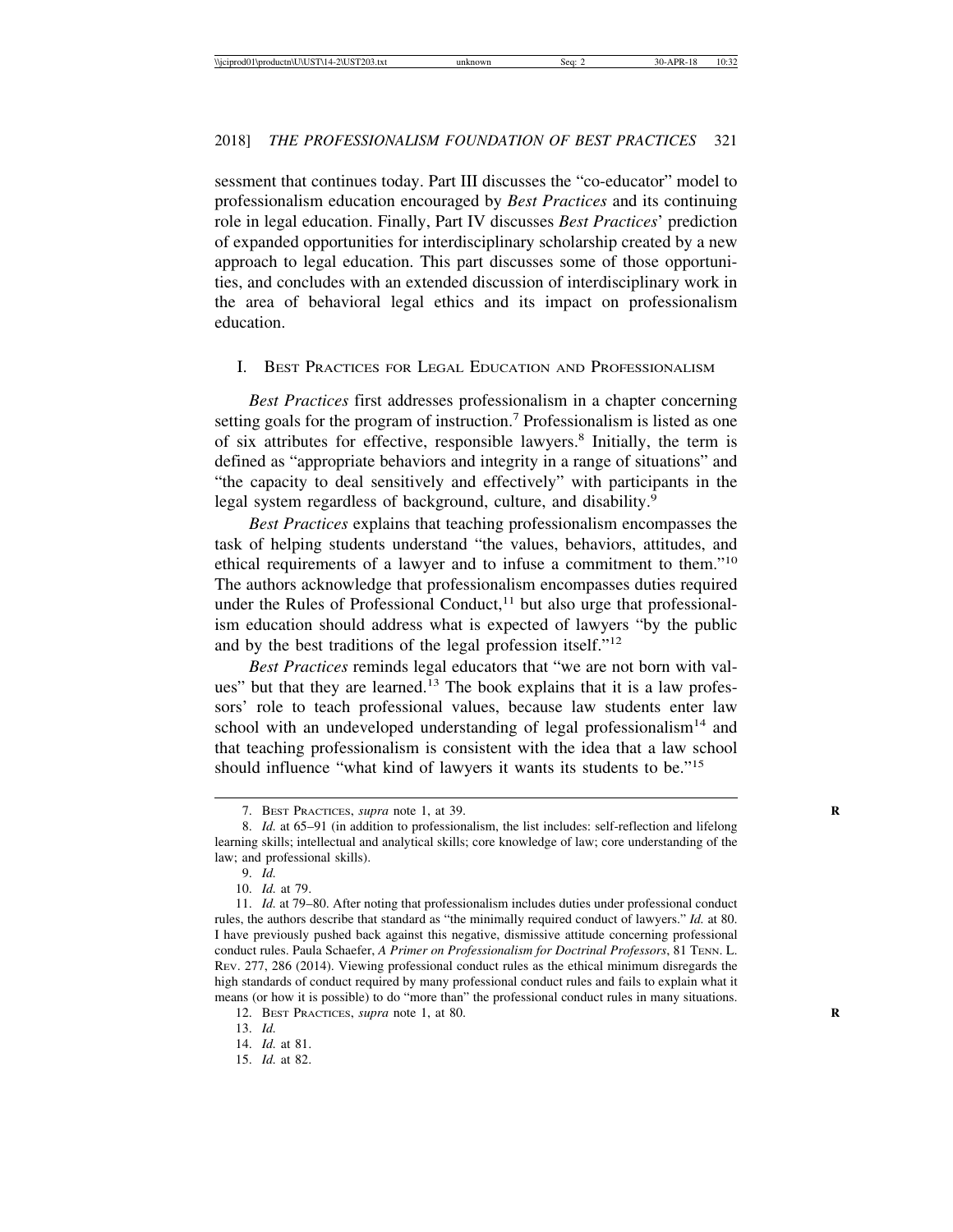Recognizing that professionalism can be described in various ways (and discussing some of the ways that others have conceptualized professionalism),16 *Best Practices* presents five professional values that "deserve special attention during law school."<sup>17</sup>

The first value, "a commitment to justice," is described as the most important goal of teaching the profession's values.<sup>18</sup> *Best Practices* concludes that implementing or achieving justice is the primary goal of lawyers as officers of the court.19 The second value is "respect for the rule of law."20 The book describes a lawyer's "special obligation to respect and foster respect for the rule of law," and urges law schools to "infuse students with a commitment to foster respect for the rule of law."<sup>21</sup>

The third value is that lawyers should embody the qualities of "honor, integrity, fair play, truthfulness, and candor."22 *Best Practices* describes the relationship between improving lawyers' commitment to these values and public trust in the profession.23 The fourth value concerns, "sensitivity and effectiveness with diverse clients and colleagues,"24 and describes "crosscultural competence" as a skill to be taught.<sup>25</sup> The fifth and final value is "nurturing quality of life."26 The book notes that depression, substance abuse, and poor physical health are problems that impact the legal profession at a higher rate than the rest of the population.<sup>27</sup> *Best Practices* encourages law schools to help students understand the things that will make them fulfilled, namely a focus on "growth of self, relationships, and community."28

Another key point *Best Practices* emphasizes is that law schools should teach professionalism pervasively throughout the curriculum.<sup>29</sup> This entails all faculty members modeling professional behavior and addressing ethical problems when they arise in class material.30 The book cites Deborah Rhode, who observed that if law schools do not address professionalism issues as they arise in courses, students will view professionalism

24. BEST PRACTICES, *supra* note 1, at 88. **R**

25. *Id*. at 88–89 (discussing five habits of cross-cultural lawyers that we can introduce to students and that they can continue to hone throughout their legal careers).

26. *Id.* at 90.

27. *Id.*

28. *Id.* at 90–91.

29. *Id.* at 100–104 (discussing how the competitive law school experience can foster unprofessional conduct, and that schools must instead create a community that fosters professional conduct and in which "faculty, staff, and administrators model professional values and attitudes").

30. BEST PRACTICES, *supra* note 1, at 102. **R**

<sup>16.</sup> *Id.* at 82–84.

<sup>17.</sup> *Id.* at 84.

<sup>18.</sup> BEST PRACTICES, *supra* note 1, at 84. **R**

<sup>19.</sup> *Id.* at 84–85.

<sup>20.</sup> *Id.* at 85.

<sup>21.</sup> *Id.* at 87.

<sup>22.</sup> *Id.*

<sup>23.</sup> *Id.* at 88.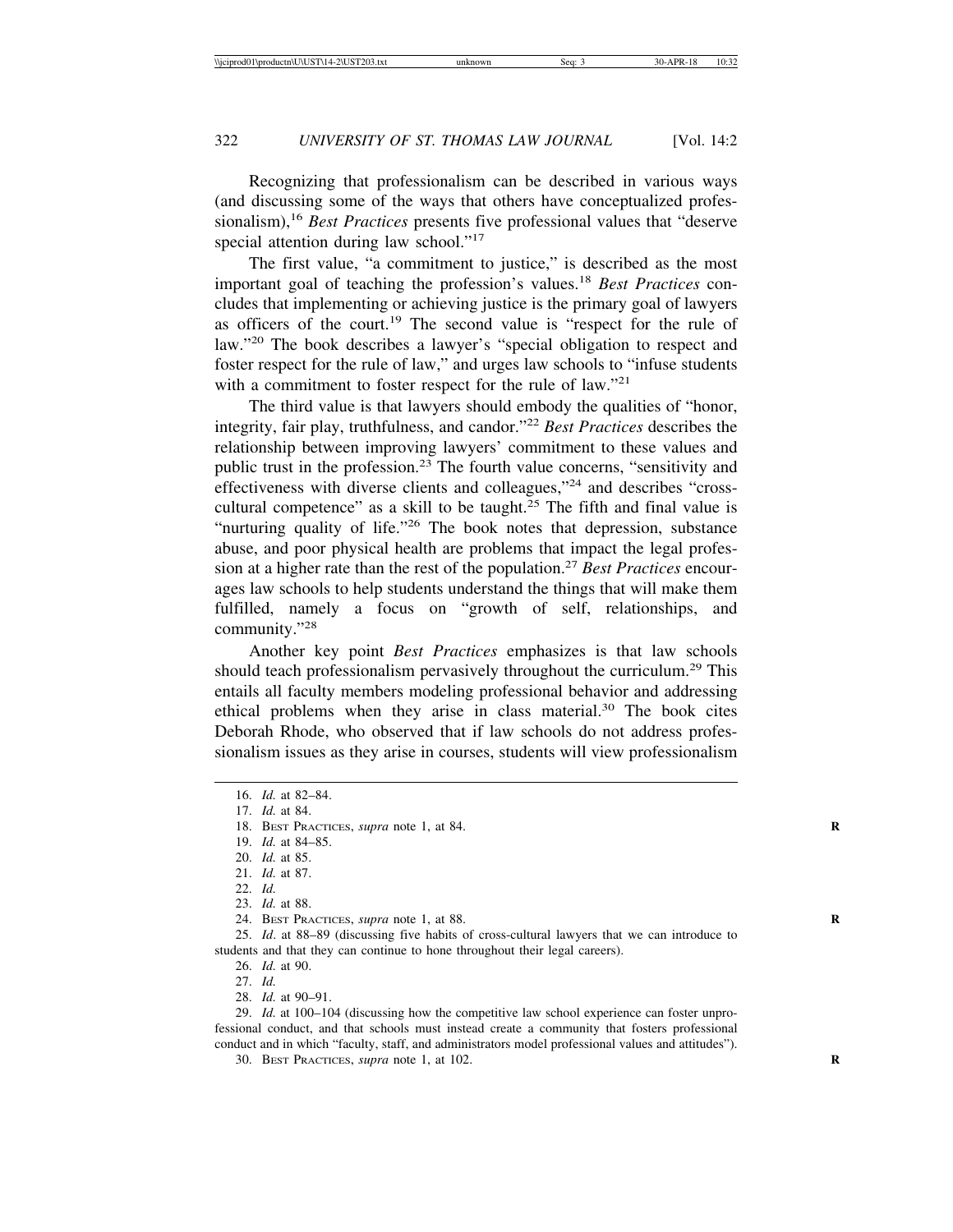as "a digression from what is really important."31 Rhode warns that "every law school does, in fact, teach some form of ethics by the pervasive method, and pervasive silence speaks louder than formal policies and commencement platitudes."<sup>32</sup>

*Best Practices* concludes this discussion by summarizing the approach it endorses: law professors should have greater awareness of themselves as role models; law schools should consider teaching professionalism pervasively and should have a "system for encouraging and monitoring its ethics and professionalism programs"; new law textbooks should incorporate more material on professionalism; and law schools should develop co-curricular activities that reflect a commitment to teaching professionalism.33

#### II. FOUNDATION FOR AN ONGOING CONVERSATION ABOUT PROFESSIONALISM OUTCOMES AND ASSESSMENT

The authors of *Best Practices* acknowledge that there are many aspects of attorney professionalism and that educators may disagree on the importance of certain values and traits, as well as the attention they deserve in law school.<sup>34</sup> While *Best Practices* presents five values requiring special attention, legal educators have continued to discuss various understandings of professionalism and the formation of a professional identity.<sup>35</sup>

Today, the American Bar Association (ABA) requires schools to adopt learning outcomes, including outcomes addressing competency in upholding "professional and ethical responsibilities to clients and the legal system."36 As a result, all US law faculties have become participants in the conversation about the meaning of attorney professionalism and the priorities of educating students about the values of the profession.

34. *Id.* at 84.

35. In the years that have followed, at least twenty-two law review articles have cited BEST PRACTICES' discussion of professionalism issues. In BUILDING ON BEST PRACTICES: TRANSFORM-ING LEGAL EDUCATION IN A CHANGING WORLD (the follow-up volume to BEST PRACTICES), the values of the legal profession and priorities of professionalism education were described in a multitude of ways. *See* BUILDING ON BEST PRACTICES: TRANSFORMING LEGAL EDUCATION IN A CHANGING WORLD 253–368 (Deborah Maranville et al. eds., 2015). Many other articles have explored the topics of professionalism and professional formation. *See, e.g.*, Neil Hamilton & Jerome M. Organ, *Thirty Reflection Questions to Help Each Student Find Meaningful Employment and Develop an Integrated Professional Identity (Professional Formation)*, 83 TENN. L. REV. 843 (2016).

36. ABA STANDARDS AND RULES OF PROCEDURE FOR APPROVAL OF LAW SCHOOLS 2016–2017, at 15–16 (2016), https://www.americanbar.org/content/dam/aba/publications/misc/le gal\_education/Standards/2016\_2017\_aba\_standards\_and\_rules\_of\_procedure.authcheckdam.pdf [hereinafter ABA STANDARDS] (discussing Standard 302(c)). Each law school is required to publish its learning outcomes. *Id*. at Standard 301(b) (requiring schools to publish learning outcomes). *Id*. at 23–24 (discussing Standard 315—requiring schools to "conduct ongoing evaluation of the law school's program of legal education, learning outcomes, and assessment methods").

<sup>31.</sup> *Id.* at 102–103.

<sup>32.</sup> *Id.* at 103.

<sup>33.</sup> *Id.*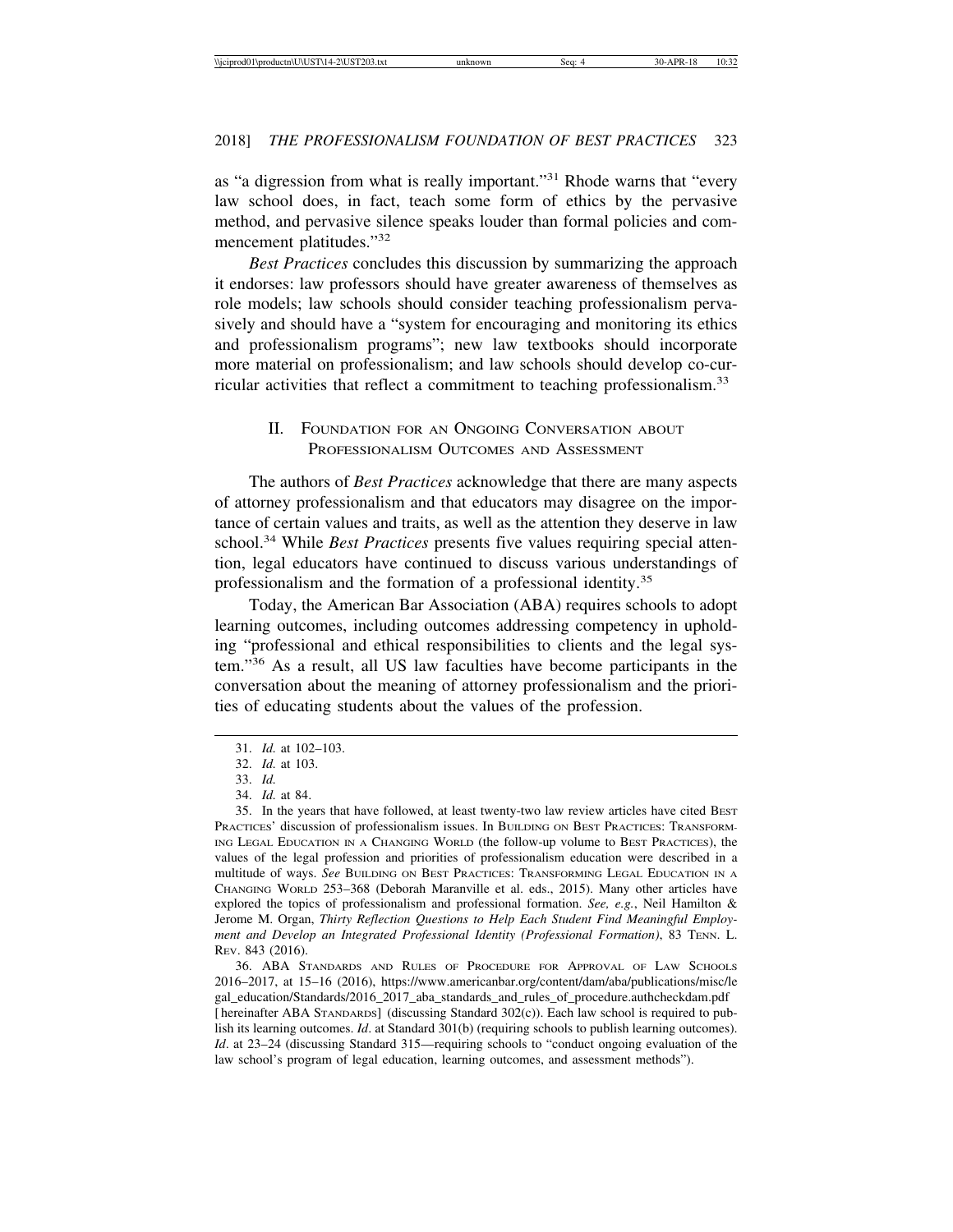The Holloran Center for Ethical Leadership at the University of St. Thomas School of Law has analyzed the professionalism-related learning outcomes for US law schools.<sup>37</sup> While some outcomes provide no detail about specific aspects of professionalism the school plans to develop,<sup>38</sup> others are incredibly detailed. For example, using the database links tagged "high professionalism" and "professionalism," educators can research detailed professionalism-related learning outcomes that have been adopted by fifteen law schools.39 Other outcomes are categorized as addressing issues such as improving the profession, pro bono service, cultural competence, and leadership.<sup>40</sup>

*Best Practices* encourages law schools to adopt learning outcomes by reaching a "consensus after dialogue and deliberation."41 The Holloran Center's compilation of professionalism-based learning outcomes is an invaluable springboard for such a conversation. Whether a law school is in the initial stages of drafting, revisiting, or revising its professionalism learning outcomes, understanding the range of outcomes adopted by other law schools is helpful.

Law school faculties should also look to *Best Practices* as they make plans to assess achievement of professionalism learning outcomes, as required by the ABA.<sup>42</sup> *Best Practices* emphasizes the need to assess whether

38. *See id.* The Holloran Center categorizes these outcomes as "basic learning outcomes."

39. *Id.* For example, at the "high professionalism" link, there are links to the outcomes for Pennsylvania State University Dickinson College of Law, The University of Tennessee College of Law, and Villanova University Charles Widger School of Law. Following the link to Villanova's "high professionalism" outcome, one finds the following: "Learning Outcome 1: Graduates will demonstrate a commitment to ethics and integrity consistent with the highest standards of professionalism as a lawyer. 1) Graduates will demonstrate knowledge of a lawyer's professional and ethical responsibilities and will understand the role of a lawyer in promoting justice. 2) Graduates will be able to recognize the most common ethical and professional liability dilemmas and will know methods for resolving them with the highest professional standards. 3) Graduates will understand the importance of integrity, honesty, diligence, civility, accountability, and commitment to excellence in interactions with other lawyers, governing bodies, clients, and the public. 4) Graduates will be given an opportunity to appreciate and understand the importance of giving back to the community through involvement, volunteerism, and pro bono service." *Assessment of Student Learning and Learning Outcomes*, VILL. U. CHARLES WIDGER SCH. L., http://www1.villanova. edu/content/villanova/law/academics/learningoutcomes.html.

40. *Learning Outcomes Database*, *supra* note 37.

41. BEST PRACTICES, *supra* note 1, at 49. **R**

42. ABA STANDARDS, *supra* note 36, at 23 (discussing Standard 314 "A law school shall utilize both formative and summative assessment methods in its curriculum to measure and improve student learning and provide meaningful feedback to students.").

<sup>37.</sup> *Learning Outcomes Database 302(c) and (d)*, HOLLORAN CTR., http://www.stthomas.edu/ hollorancenter/resourcesforlegaleducators/learningoutcomesdatabase/learningoutcomes301c/ (last visited Feb. 22, 2018) [hereinafter *Learning Outcomes Database*] (addressing both Standard 302(c)—"exercise of proper professional and ethical responsibilities to clients and the legal system"—and Standard 302(d) —"other professional skills needed for competent and ethical participation as a member of the legal profession").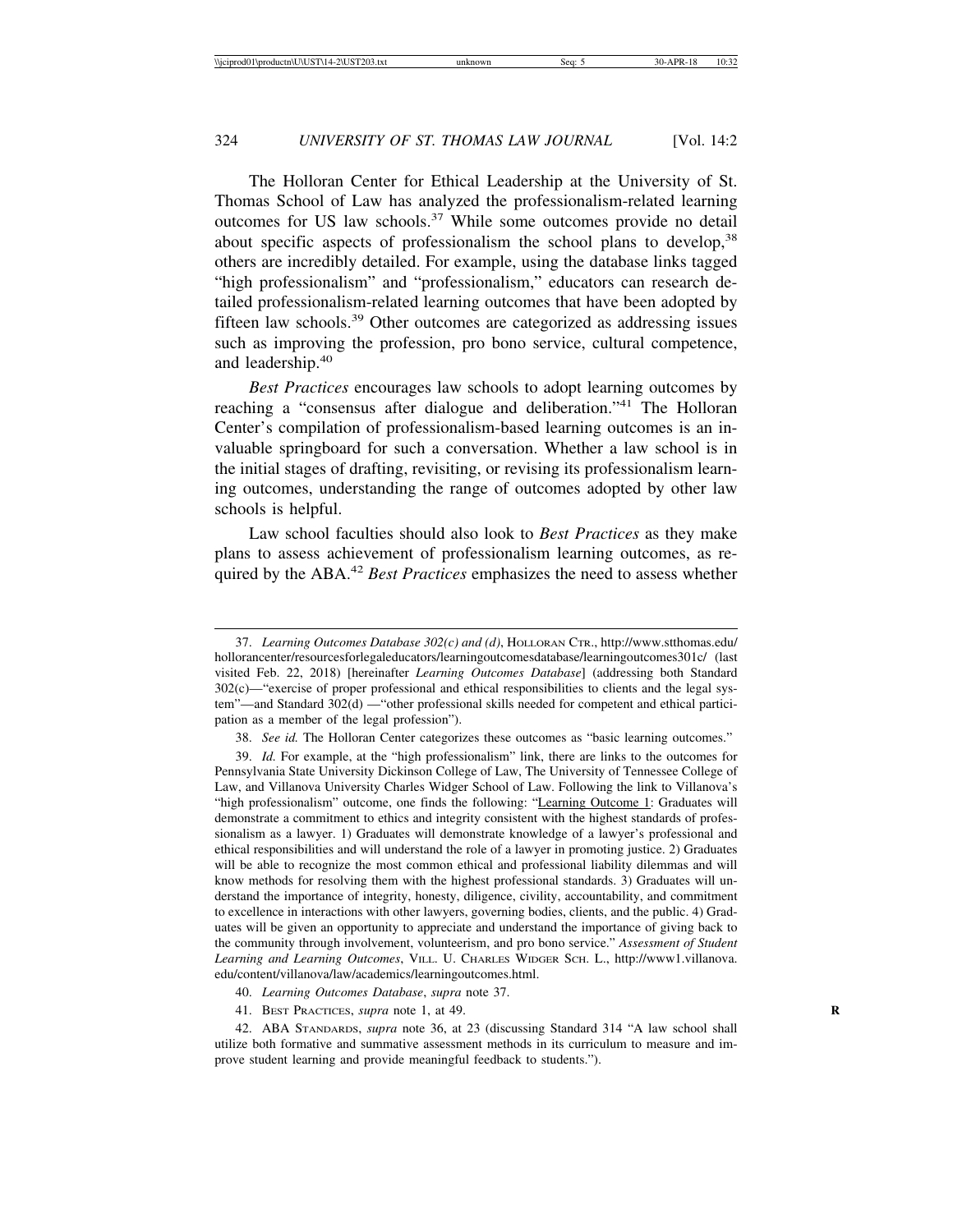students are prepared to act professionally in practice.<sup>43</sup> *Best Practices* acknowledges that assessment can be difficult.<sup>44</sup> The book stresses that measuring achievement of an outcome does not require mathematical precision, but a judgment call by the professor.<sup>45</sup>

Without an assessment plan, professionalism outcomes are merely platitudes. For example, an outcome providing that "students will have a commitment to justice"46 sounds nice, but students cannot understand this commitment until a school makes a plan for teaching and assessing this aspect of professionalism. In order to assess achievement of this outcome, students will need to be placed in a situation in which they are required to determine the factors that properly influence a lawyer's understanding of "justice."<sup>47</sup>

While a professional responsibility course may be one place to assess professionalism-related learning outcomes, law schools adopting a pervasive approach to professionalism instruction should designate other courses as places for assessment.48 Beyond that, law schools should consider the possibility of assessment starting before coursework begins (during orientation or at the beginning of a course)<sup>49</sup> and continuing after graduation.<sup>50</sup> Surveys of and conversations with graduates in the years after law school could help educators better understand the challenges faced in various settings, graduates' level of preparedness for these issues, and their ideas for addressing any shortcomings of their education.

44. *Id.* at 49.

45. *Id.* (giving the example that clinical faculty who spend a semester with a student should be able to assess (or make a general judgment concerning) whether a student has achieved the outcome of "recognizing and resolving ethical dilemmas").

46. *Id.* at 84. This outcome tracks the most important value of professionalism, according to *Best Practices*. *Id.*

47. For example, an attorney representing the biological parent to a child born in a same sex marriage may have to determine which arguments to make (or not make) regarding whether the non-biological parent/spouse should be treated as a parent under state law. *See, e.g.*, Jamie Satterfield, Parenting Rights in Same-Sex Divorce Headed to a Tennessee Appellate Court, KNOX-VILLE NEWS SENTINEL (June 24, 2016), http://archive.knoxnews.com/news/crime-courts/parenting -rights-in-same-sex-divorces-headed-to-a-tennessee-appellate-court-36046f02-b742-54df-e053— 384279061.html (discussing biological parent's attorney's arguments in the case). What it means to fight for justice in this situation, how this fight should be waged, and who should decide, are complex questions that our students should be prepared to wrestle with by applying professionalism principles. A student's ability to address a web of authorities in such a scenario is a tool we can use to assess this professionalism outcome.

48. BUILDING ON BEST PRACTICES, *supra* note 35, at 418 (as part of institution-wide assessment, a faculty must identify the places in the curriculum where learning outcomes are assessed).

49. BEST PRACTICES, *supra* note 1, 95 (explaining that a diagnostic assessment occurs before **R** teaching).

50. BUILDING ON BEST PRACTICES, *supra* note 35, at 420 (explaining that properly structured **R** graduate surveys and focus groups can be used as a tool for assessment).

<sup>43.</sup> BEST PRACTICES, *supra* note 1, at 101 (citing the *Carnegie Report* for its discussion concerning the need to teach and assess professionalism); *see also id.* at 265–273 (discussing assessment generally).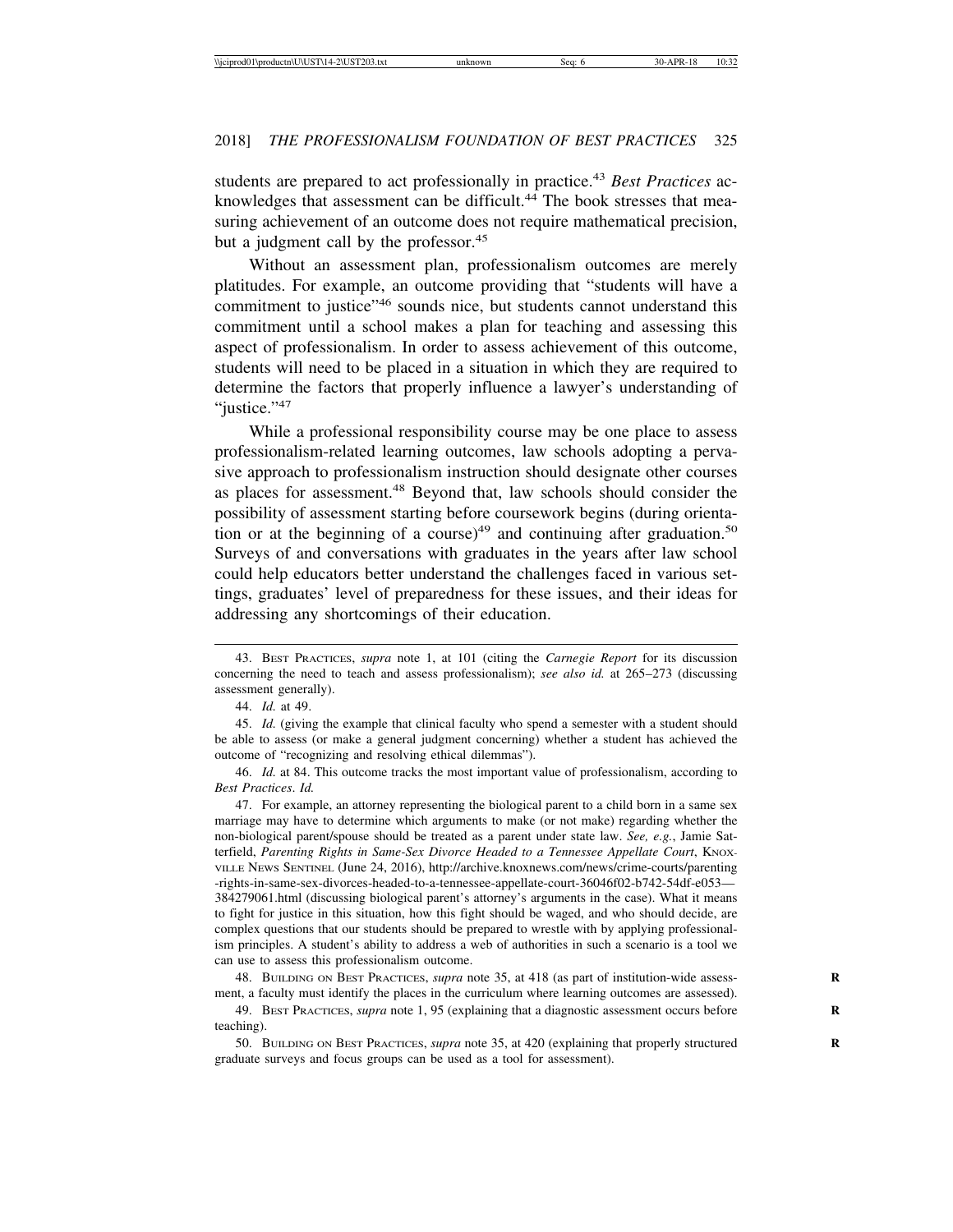#### III. FOUNDATION FOR A CO-EDUCATOR APPROACH TO ATTORNEY PROFESSIONALISM EDUCATION

The authors of *Best Practices* make clear that professionalism education requires the efforts of a variety of players beyond professional responsibility professors.<sup>51</sup> By advocating for professionalism education across the curriculum, *Best Practices* recognizes that all of the professionals within a law school play a role in developing professionalism in its students.<sup>52</sup> The authors also advocate looking to practicing attorneys and judges to play a role in the professional preparation of law students. These attorneys and judges can advise professors developing curriculum,<sup>53</sup> teach as adjuncts and guest speakers,54 and model professionalism outside of the classroom in cocurricular activities, such as mentoring and pro bono programs.<sup>55</sup>

Teaching professionalism requires commitment to the endeavor. All of the professionals who interact with students (professors, career services professionals, alumni, and others) must think about how they are teaching professionalism. They can teach professionalism through a multitude of everyday efforts, such as being a good role model<sup>56</sup> and pausing to let students identify and resolve professionalism dilemmas in class materials.<sup>57</sup> In many ways, the law professor's job is easier today, because law school textbook authors and publishers followed the *Best Practices* advice of integrating attorney professionalism issues into many textbooks.<sup>58</sup>

*Best Practices* also encourages a co-educator approach by encouraging law professors to teach outside of their comfort zones. The book insists that all law professors can teach professionalism.59 But not all professors feel prepared to lead a discussion of the topic. Professors with a passion for teaching professionalism should seek out opportunities to co-teach a class with a colleague who has an expertise in another area. This can enrich the students' experience and help both professors feel more comfortable teaching in the other person's area of expertise. This makes it more likely that professors will continue to integrate professionalism-related issues into their courses.

56. *Id.* at 101, 129.

<sup>51.</sup> BEST PRACTICES, *supra* note 1, at 102. **R**

<sup>52.</sup> *Id.* ("[W]e are proposing that all members of a law faculty should embrace their collective responsibility to contribute to their students' understanding of and commitment to professional behavior.").

<sup>53.</sup> *Id.* at 272.

<sup>54.</sup> *Id*. at 158.

<sup>55.</sup> *Id.*

<sup>57.</sup> Schaefer, *supra* note 11, at 299–301 (discussing how doctrinal professors can use case law to discuss professionalism issues in their doctrinal classes).

<sup>58.</sup> *Id.* at 302 (providing examples of textbooks that incorporate experiential exercises that require students to address professionalism issues).

<sup>59.</sup> BEST PRACTICES, *supra* note 1, at 103 (asserting that the most important qualification for **R** teaching professionalism is that the professor "above all . . . views herself as a professional").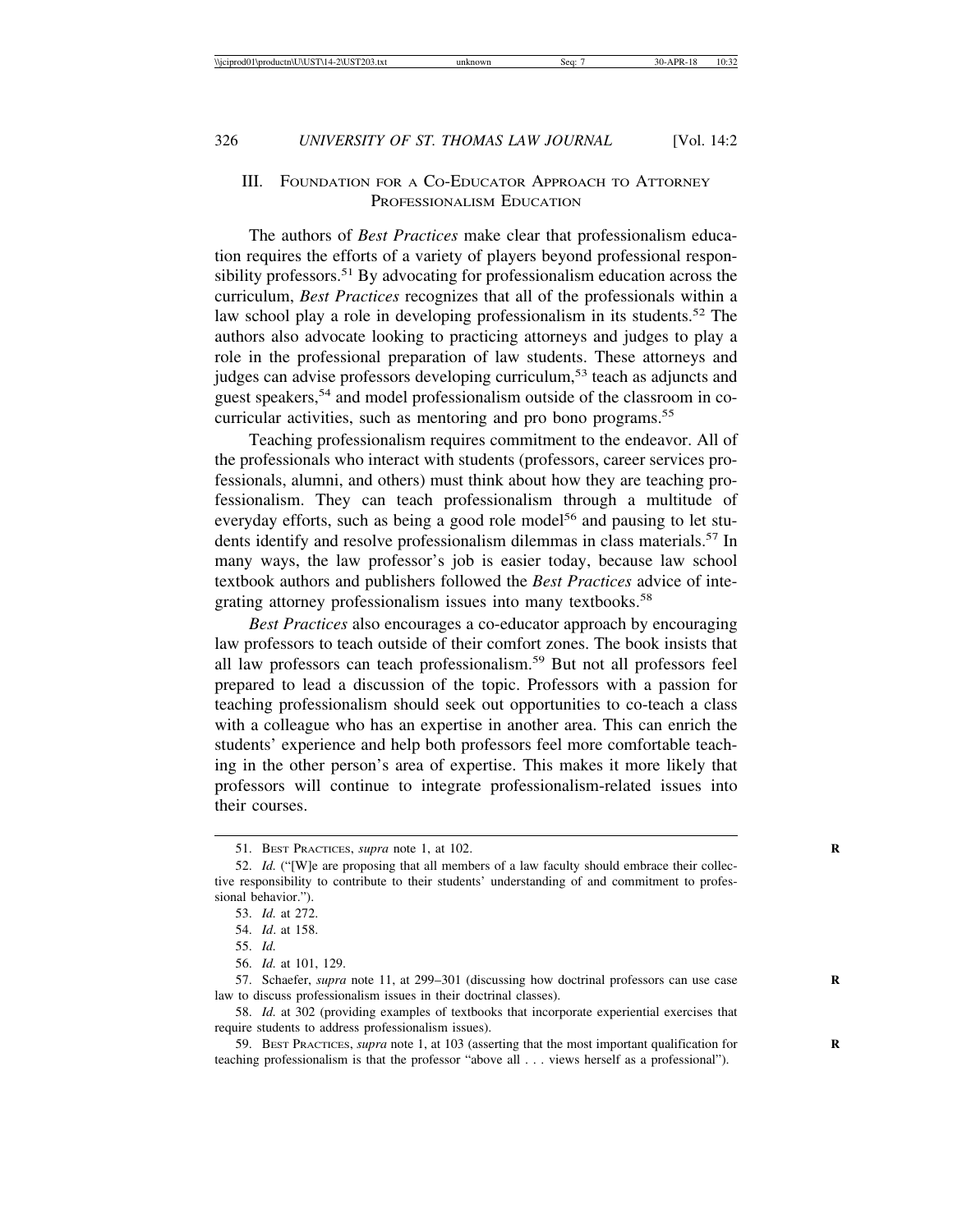#### IV. FOUNDATION FOR AN INTERDISCIPLINARY APPROACH TO PROFESSIONALISM EDUCATION

*Best Practices*' authors anticipated that the book's teachings would lead to new avenues of interdisciplinary scholarship.<sup>60</sup> Attorney professionalism pedagogy and scholarship have been enriched by interdisciplinary work in the areas of leadership,<sup>61</sup> professional formation teaching methods,<sup>62</sup> and behavioral ethics.<sup>63</sup> The remainder of this Part considers how the interdisciplinary study of behavioral ethics and attorney ethics—behavioral legal ethics—can play a significant role in legal professionalism education in the future.

The field of behavioral ethics draws on cognitive science research to understand the role that psychological processes play in ethical decisionmaking.64 Behavioral legal ethics scholars apply these lessons to the decision-making processes of lawyers.<sup>65</sup> This emerging field reveals that attor-

62. Charity Scott, *Collaborating with the Real World: Opportunities for Developing Skills and Values in Law Teaching*, 9 IND. HEALTH L. REV. 411, 432 (2012) (discussing an interdisciplinary partnership between law school and medical school to teach law and medical ethics); Jennifer S. Bard, *Practicing Medicine and Studying Law: How Medical Schools Used to Have the Same Problems We Do and What We Can Learn from Their Efforts to Solve Them*, 10 SEATTLE J. SOC. JUST. 135 (2011) (discussing what law schools can learn from medical school pedagogy); Christine N. Coughlin et al., *See One, Do One, Teach One: Dissecting the Use of Medical Education's Signature Pedagogy in the Law School Curriculum*, 26 GA. ST. U. L. REV. 361 (2010) (same).

63. Andrew M. Perlman, *Behavioral Theory of Legal Ethics*, 90 IND. L.J. 1639 (2015) [hereinafter Perlman, *Behavioral*]; Jennifer K. Robbennolt & Jean R. Sternlight, *Behavioral Legal Ethics*, 45 ARIZ. ST. L.J. 1107 (2013).

64. Tigran W. Eldred, *Prescriptions for Ethical Blindness: Improving Advocacy for Indigent Defendants in Criminal Cases*, 65 RUTGERS L. REV. 333, 358 (2012) (noting that "the thesis running through [behavioral ethics research] is that, contrary to the assumption that ethical choices are primarily the product of deliberate calculation, significant evidence demonstrates that unconscious aspects of decision making play a substantial role in ethical judgments.") [hereinafter Eldred, *Prescriptions*]; *see also* Bradley Wendel, *Stephen Glass, Situational Forces, and the Fundamental Attribution Error*, 4 J.L. 99, 100 (2014) (explaining that a central finding of behavioral psychology is that situational forces play a more significant role in determining behavior than a person's character or personality).

65. Perlman, *Behavioral*, *supra* note 63, at 1639–1643 (arguing that legal ethics theories **R** should be influenced by social psychology research because doing so more accurately predicts factors that influence an attorney's judgments); Robbennolt & Sternlight, *supra* note 63, at 1112–1113 (describing the article as "the first attempt to provide a comprehensive survey of the implications of psychology for legal ethics.").

<sup>60.</sup> *Id.* at 5 ("If law teachers begin giving more thought to how students learn as well as what lawyers do and how they do it, new avenues of legal scholarship will be opened . . . . These new directions in scholarship are more likely to involve interdisciplinary work than traditional legal scholarship . . . .").

<sup>61.</sup> *See, e.g.*, Deborah L. Rhode, *Lawyers as Leaders*, 2010 MICH. ST. L. REV. 413, 418 (2010) (encouraging legal educators to draw upon interdisciplinary research and theory to educate law students about leadership); Garry W. Jenkins, *Educating Lawyer-Leaders: The Mechanics and Artistry of Case Study Teaching and Discussion Leadership*, 83 TENN. L. REV. 729, 730–732 (2016) (explaining how business school case studies and social science leadership literature can be used in a law school leadership course).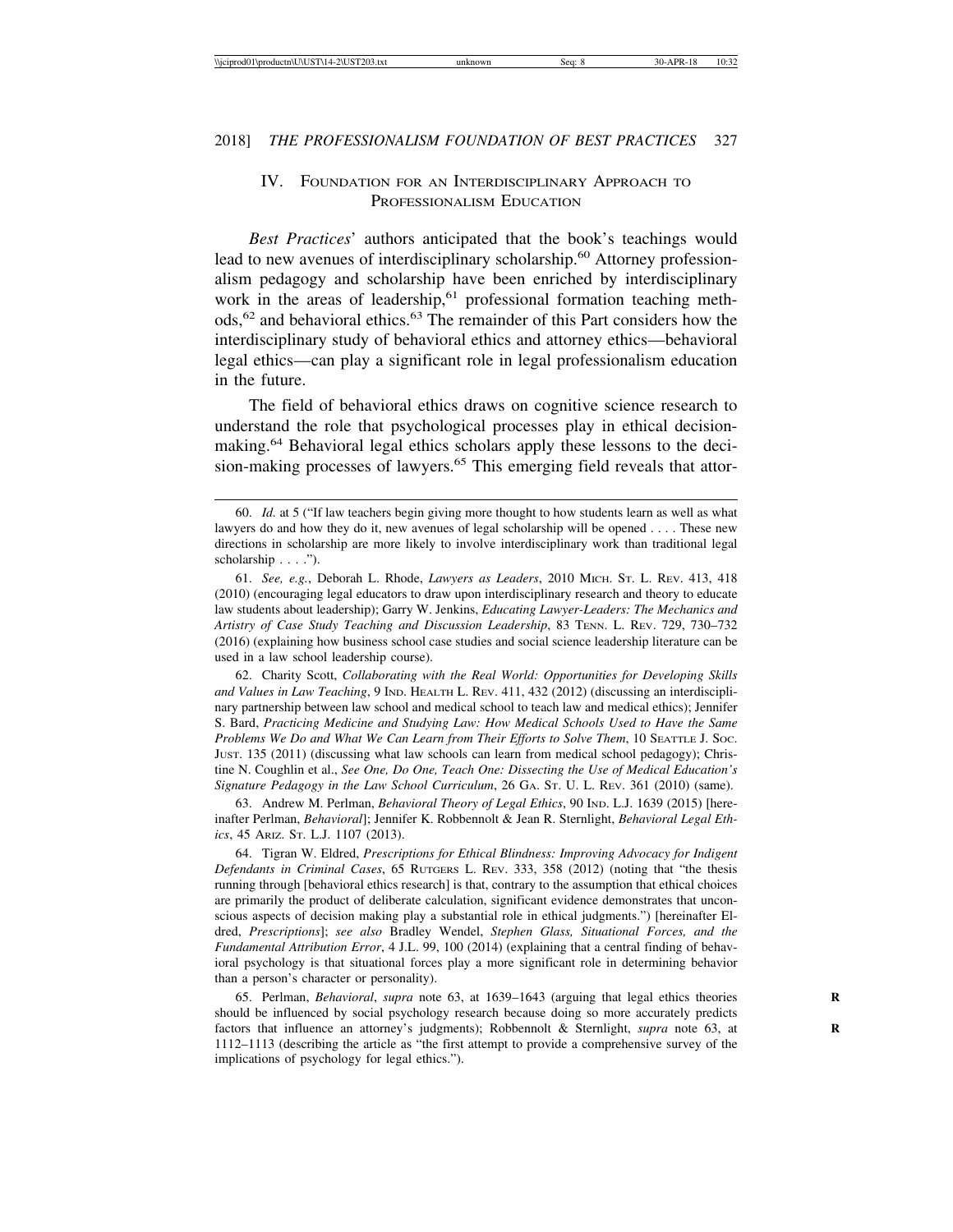ney misconduct is often the product of obedience pressure,<sup>66</sup> confirmation bias,<sup>67</sup> overconfidence bias,<sup>68</sup> and other unconscious biases<sup>69</sup> and influences.70

For example, lawyers who represent indigent defendants in criminal cases routinely encourage their clients to accept guilty pleas despite doing little or no investigation into the facts.<sup>71</sup> On the surface, it may appear that these lawyers know they are not fulfilling their professional obligations to their clients.72 Behavioral legal ethics brings a different perspective to the problem, explaining how ethical fading can cause these lawyers not to recognize their professional failures in this setting.73 Various forces combine to cause such fading, including: a lawyer's belief in the client's guilt; selfinterest in conserving resources and preserving the view of self as ethical; ambiguity in controlling rules regarding necessity of investigation; social norms of the lawyer's office and the justice system; and many others.<sup>74</sup> By understanding all of the influencing factors, law students and lawyers can see the issue in a new way<sup>75</sup> and begin to develop meaningful solutions to the problems that plague the profession.<sup>76</sup>

68. Vivien Holmes, *'Giving Voice to Values': Enhancing Students' Capacity to Cope with Ethical Challenges in Legal Practice*, 18 LEGAL ETHICS 115, at 121 (2015) (defining overconfidence bias).

69. *See, e.g.*, Jerry Kang, *Implicit Bias, A Primer for Courts*, NAT'L CTR. FOR ST. CTS., http:// wp.jerrykang.net.s110363.gridserver.com/wp-content/uploads/2010/10/kang-Implicit-Bias-Primer -for-courts-09.pdf (discussing implicit bias).

70. A lawyer's bias as a partisan or mindset as a zealous advocate can influence unethical conduct that the lawyer mistakenly believes is in the client's interest. *See, e.g.*, Perlman, *Behavioral*, *supra* note 63, at 1647–1657 (discussing studies that establish the distorting effect that a partisan role has on a person's perceptions); Paula Schaefer, *Harming Business Clients with Zealous Advocacy: Rethinking the Attorney Advisor's Touchstone*, 38 FLA. ST. U. L. REV. 251, 258–274 (2011) (explaining how the lawyer's conception of self as zealous advocate can contribute to the lawyer providing poor advice to business clients).

71. Eldred, *Prescriptions*, *supra* note 64, at 340–347. **R**

72. *Id.* at 336–337 (explaining the lack of funding and attorney workloads, but noting that most literature on the issue assumes lawyers know they are failing to meet their professional obligations).

73. *Id.* at 339 (describing blind spots as "the phenomenon that causes people to fail to perceive themselves as unethical in situations in which their own self-interest conflicts with duties owed to others").

74. *Id.* at 359–385.

75. *Id.* at 339 (explaining that it is crucial for indigent defense lawyers to be aware that they are providing inadequate performance because that is necessary for them to take steps to become more effective).

76. *Id.* at 385–393.

<sup>66.</sup> Catherine Gage O'Grady, *Wrongful Obedience and the Professional Practice of Law*, 19 J.L. BUS. & ETHICS 9 (2013); Andrew M. Perlman, *Unethical Obedience by Subordinate Attorneys: Lessons from Social Psychology*, 36 HOFSTRA L. REV. 451 (2007) [hereinafter Perlman, *Obedience*] (discussing obedience pressure).

<sup>67.</sup> Leslie C. Levin, *Bad Apples, Bad Lawyers or Bad Decisionmaking: Lessons from Psychology and from Lawyers in the Dock*, 22 GEO. J. LEGAL ETHICS 1549, 1585 (2009) (discussing confirmation bias).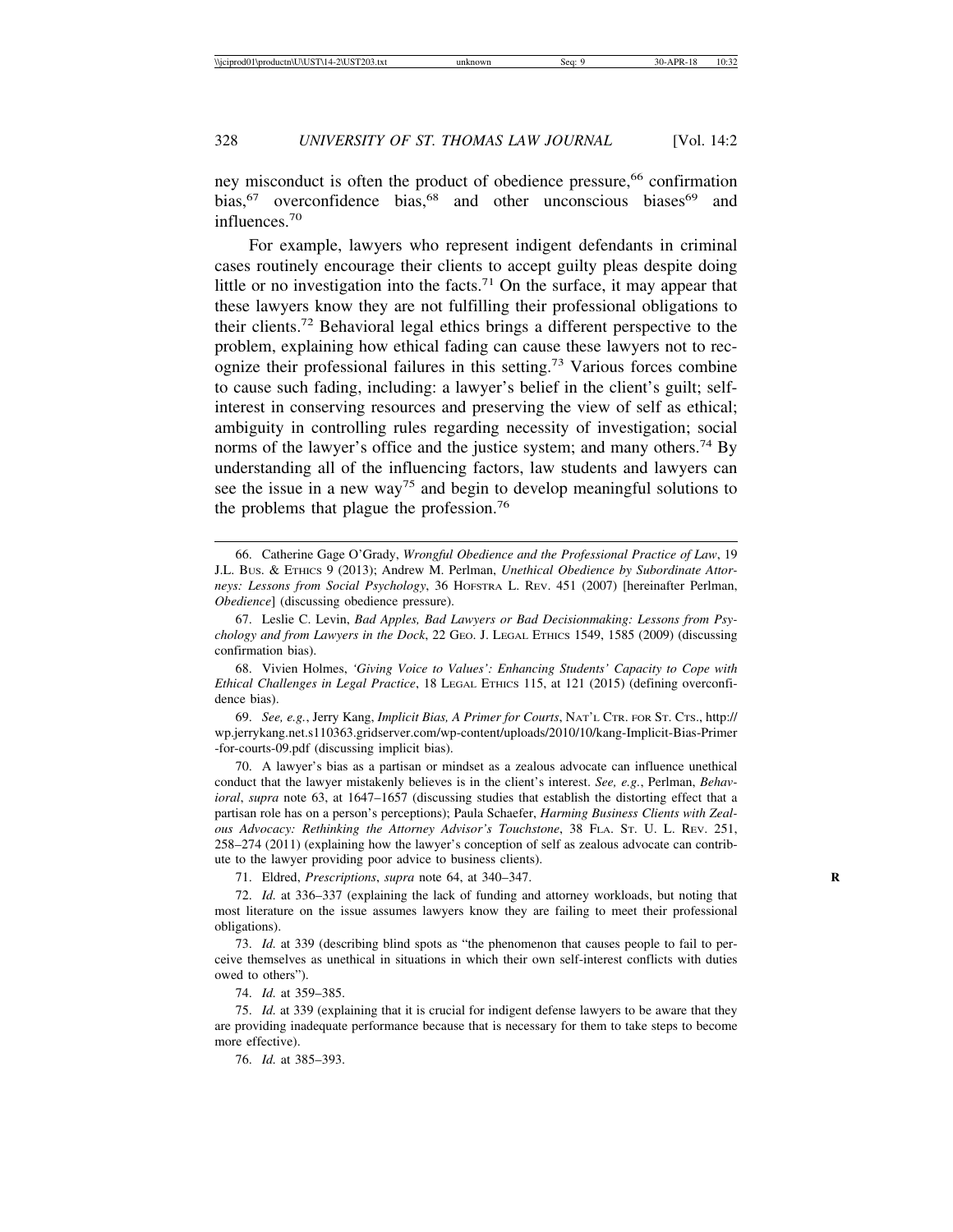Behavioral legal ethics research explains something that most professional responsibility professors probably have suspected: law students (and lawyers) believe they will not engage in unethical conduct in practice because they believe themselves to be good people with integrity.<sup>77</sup> (This is overconfidence bias, which causes everyone to give inadequate thought to ethical dilemmas because we firmly believe we are ethical).78 In contrast, law students see the lawyers who engage in misconduct as people different from themselves: unethical lawyers who do not share the profession's values and who make calculated choices motivated by greed or malice. This belief is so pervasive—and wrong—that it has a name: fundamental attribution error.<sup>79</sup>

Legal educators are beginning to explore ways of integrating behavioral legal ethics into the law school classroom.<sup>80</sup> Introducing law students to these issues helps students understand that they are fallible.<sup>81</sup> It is not enough to understand the values of the legal profession, to know the professional conduct rules, and to be a person who possesses the highest ethical values.82 A lawyer does not *become* professional, but must be vigilant every day to avoid engaging in professional misconduct.<sup>83</sup> Behavioral legal ethics

80. Tigran W. Eldred, *Insights from Psychology: Teaching Behavioral Legal Ethics as a Core Element of Professional Responsibility*, 2016 MICH. ST. L. REV. 757 (2016); Paula Schaefer, *Teaching Behavioral Legal Ethics: A Seminar*, BEHAV. LEGAL ETHICS (Mar. 1, 2017, 5:17 PM), https://behaviorallegalethics.wordpress.com/2017/03/01/teaching-behavioral-legal-ethics-a-semin ar/.

81. Holmes, *supra* note 68, at 120 (behavioral ethics research explains that "psychological heuristics and situational pressures can influence good people to do bad things"); Robert A. Prentice, *Behavioral Ethics: Can it Help Lawyers (And Others) Be Their Best Selves?*, 29 NOTRE DAME J.L. ETHICS & PUB. POL'Y 35, 84 (2015) (explaining that most people think they are good people, "so the ethics stuff . . . will take care of itself," but that behavioral ethics education can help law students understand "most of their ethical judgments are made intuitively and are not always optimal").

82. Holmes, *supra* note 68, at 119 (behavioral ethics is contrary to the ordinary assumption "that if students know the rules, and the sanctions that follow breach of the rules, then when they become legal practitioners they will make rational decisions about their conduct based on this knowledge").

83. *See generally* Prentice, *supra* note 81, at 84 ("[I]f people can be educated regarding their **R** vulnerability to various cognitive shortcomings, they can also guard against them."). In some areas, vigilance alone is not enough. *See, e.g.*, Perlman, *Obedience*, *supra* note 66, at 472 (noting a lack of evidence for the proposition that being enlightened about the power of obedience will help individuals overcome obedience pressure). In other areas, a lawyer's understanding of behavioral legal ethics and vigilance is likely to have a significant impact. For example, the use of euphemisms can help obscure the ethical dimension of an issue. Being alert to common euphemisms for misconduct can help lawyers avoid ethical fading. Ann E. Tenbrunsel & David M. Messick, *Ethical Fading: The Role of Self-Deception in Unethical Behavior*, 17 SOC. JUST. RES., 223, 226–228

<sup>77.</sup> Holmes, *supra* note 68, at 121 (explaining that most people are overconfident in their **R** moral character and that this bias causes people to "make decisions without proper reflection").

<sup>78.</sup> *Id.* (rather than giving an ethics dilemma adequate thought, overconfidence bias causes us to think, "I am a good person, so I will do good things").

<sup>79.</sup> Wendel, *supra* note 64, at 100 (explaining fundamental attribution error as the human **R** tendency to attribute the cause of wrongdoing by another to the person's traits or dispositions and not to the features of the situation).